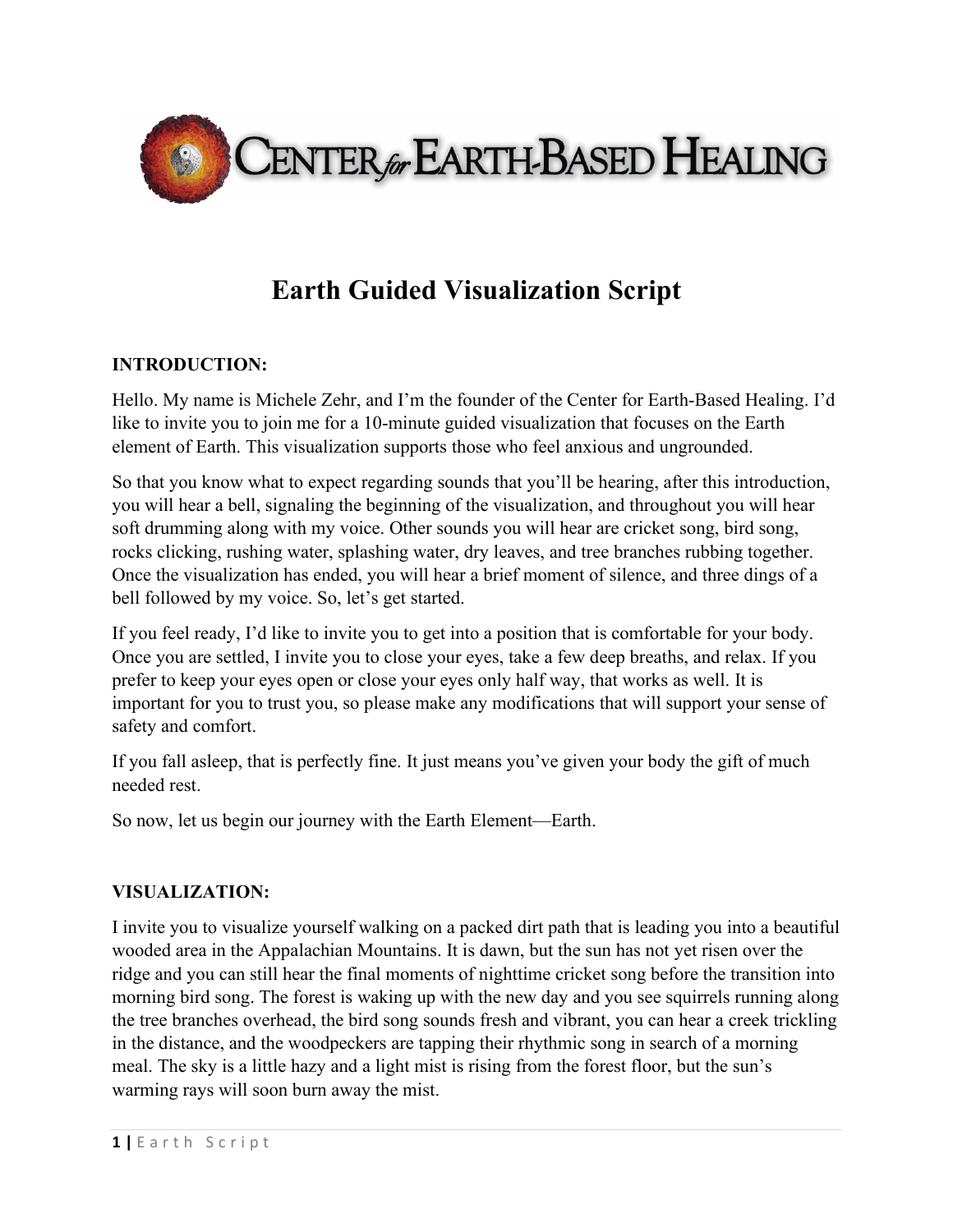You feel hugged by the mist as you continue following the path deeper into the forest, and as the sun continues rising over the ridge, the mist eventually fades away and you are joyfully stunned by what you see. You turn around in a complete circle, and as far as your eyes can see, deep…deep into the forest in every direction, you see rock cairns formed at various heights. Some have very large rocks balanced on top of one another, and others are made out of very small pebbles, but there is an order and symmetry to it all even though every single rock in every single cairn is different in shape and size.

The beauty takes your breath away and you suddenly feel the urge to remove your shoes and place your bare feet directly on the Earth. You are standing on a soft patch of green spongey moss that still has a little dew on top from the morning mist. As you stand in this place, you can feel the energy in your body being pulled down towards the Earth and you experience a sensation of solidness….just like the rocks that surround you. You can feel how your entire body is supported by the Earth as you sense the physical contact between your body and the ground. You close your eyes and deeply feel into this solidness, as you pretend you are one of the cairns.

You hear some clicking sounds, and when you open your eyes, you see and hear several rocks and pebbles begin to fall from the cairns, and back to the Earth, but you notice it is happening in a rhythmic pattern that feels energizing and grounding at the same time. You receive this gift of grounded rhythm into your being, and you place your shoes back on your feet and begin walking away from the cairn's rhythmic goodbye feeling directly connected to the Earth.

You wander down the path that is lined with small White Jasmine flowers and you smell the scent of lemon from the Sweetbay Magnolias. The trickling creek gets louder, and as you approach its bank, you are delighted to see a very small cascading waterfall that empties into a tiny pool of water. This pool is only a few feet in diameter and only 6" deep. You sit down on an inviting rock and you notice the sense of solidness you continue to feel from the cairn forest.

You observe the flowing water over each cascade, and you can feel cool mist splashing your face from time to time. This gives you an idea, and once again, you remove your shoes and stand barefoot in the tiny shallow pool. The icy mountain water sends a pleasant tingling sensation through your feet and up into your legs, and into your whole body. You feel an invigorating energy of aliveness while at the same time feeling the soles of your bare feet making solid contact with the rocky Earth. You begin to stomp around and splash in the tiny pool of water just for fun, and the cool tingling sensation feels like it is cleansing the inside of your body. Everywhere you feel jaggedy energy or anxiety, the cool tingling sensation flows through, and surrounds that energy and carries it all away, back through the soles of your feet, into the water where it is carried away by the cascading waterfall. This leaves you feeling refreshed, open and solidly connected to the Earth.

You step out of the water, but now, you decide to walk on the Earth without your shoes and you smile at the fact that you have little wet splash marks all over your shirt.

You continue once again down the path, always aware now of your solid connection to the Earth. The cascading creek is now a faint sound behind you, and you find yourself surrounded by Red